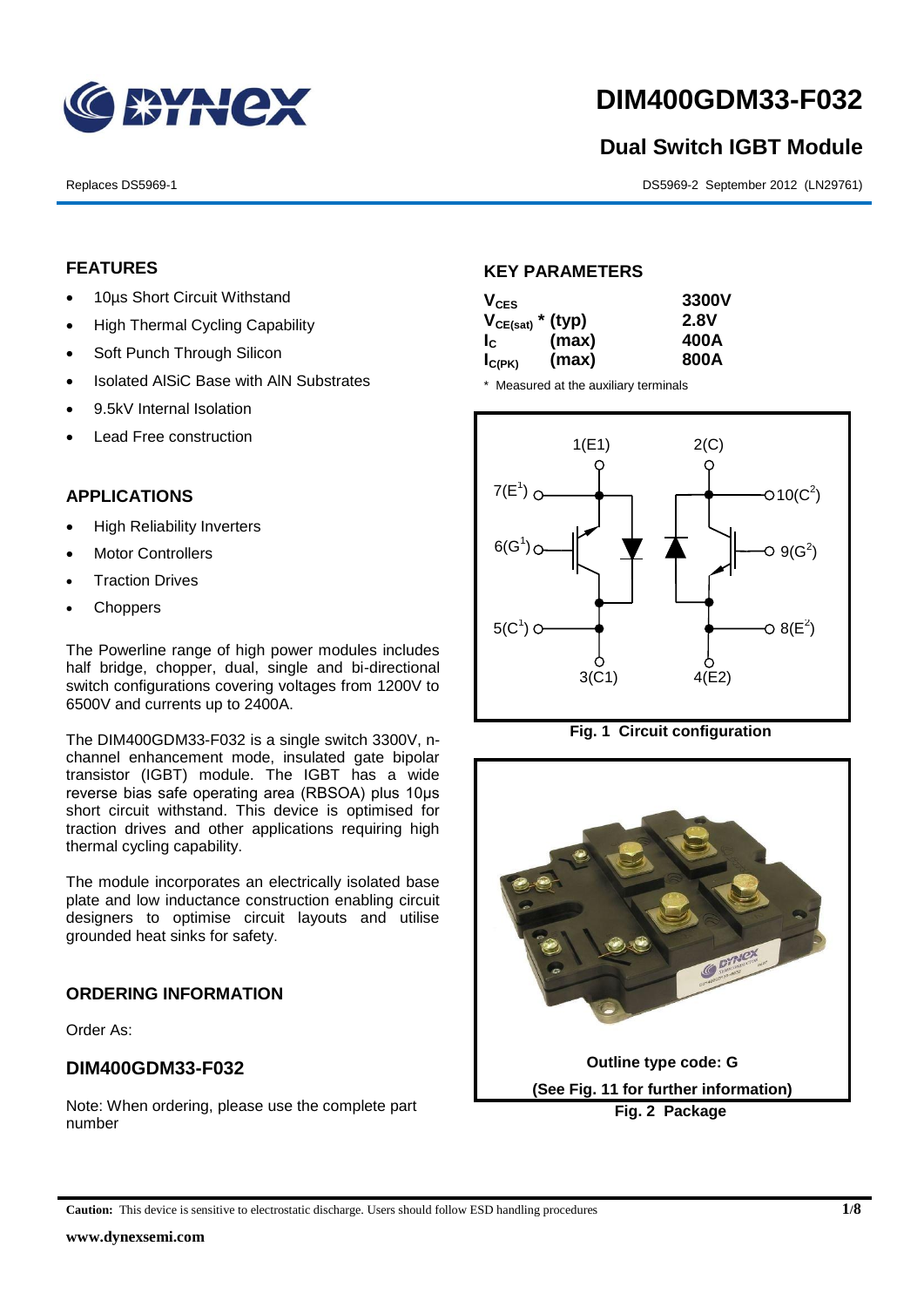#### **ABSOLUTE MAXIMUM RATINGS**

Stresses above those listed under 'Absolute Maximum Ratings' may cause permanent damage to the device. In extreme conditions, as with all semiconductors, this may include potentially hazardous rupture of the package. Appropriate safety precautions should always be followed. Exposure to Absolute Maximum Ratings may affect device reliability.

#### **Tcase = 25°C unless stated otherwise**

| Symbol              | <b>Parameter</b>                  | <b>Test Conditions</b>                                   | Max. | <b>Units</b> |
|---------------------|-----------------------------------|----------------------------------------------------------|------|--------------|
| $V_{CES}$           | Collector-emitter voltage         | $V_{GF} = 0V$                                            | 3300 | V            |
| $V_{\text{GES}}$    | Gate-emitter voltage              |                                                          | ±20  | V            |
| $I_{\rm C}$         | Continuous collector current      | $T_{\text{case}} = 90^{\circ}C$                          | 400  | A            |
| $I_{C(PK)}$         | Peak collector current            | 1ms, $T_{\text{case}} = 115^{\circ}$ C                   | 800  | A            |
| $P_{max}$           | Max. transistor power dissipation | $T_{\text{case}} = 25^{\circ}C$ , $T_i = 150^{\circ}C$   | 5.2  | kW           |
| $I^2t$              | Diode $I^2t$ value                | $V_R = 0$ , $t_p = 10$ ms, T <sub>i</sub> = 125°C        | 80   | $kA^2s$      |
| $V_{\text{isol}}$ * | Isolation voltage - per module    | Commoned terminals to base plate.<br>AC RMS, 1 min, 50Hz | 9500 | V            |
| $Q_{PD}$            | Partial discharge - per module    | IEC1287, $V_1$ = 6400V, $V_2$ = 4700V, 50Hz RMS          | 10   | рC           |

\* Package external clearances may not conform to all 9.5kV isolation standards. Minimum external creepage/clearance distance between terminals and base plate is 33mm

#### **THERMAL AND MECHANICAL RATINGS**

| Internal insulation material:     | AIN              |
|-----------------------------------|------------------|
| Baseplate material:               | AISiC            |
| Creepage distance:                | 33mm             |
| Clearance:                        | 20 <sub>mm</sub> |
| CTI (Comparative Tracking Index): | 350              |

| Symbol                     | <b>Parameter</b>                                      | <b>Test Conditions</b>                        | Min   | Typ.           | Max | <b>Units</b>    |
|----------------------------|-------------------------------------------------------|-----------------------------------------------|-------|----------------|-----|-----------------|
| $R_{th(j-c)}$              | Thermal resistance – transistor                       | Continuous dissipation -<br>junction to case  |       |                | 24  | °C/kW           |
| $R_{th(j-c)}$              | Thermal resistance - diode                            | Continuous dissipation -<br>junction to case  |       |                | 48  | °C/kW           |
| $R_{th(c-h)}$              | Thermal resistance -<br>case to heatsink (per module) | Mounting torque 5Nm<br>(with mounting grease) |       |                | 8   | °C/kW           |
| $T_{\rm i}$                | Junction temperature                                  | Transistor                                    |       | $\blacksquare$ | 150 | $^{\circ}C$     |
|                            |                                                       | Diode                                         |       |                | 125 | $\rm ^{\circ}C$ |
| ${\mathsf T}_{\text{stg}}$ | Storage temperature range                             | ٠                                             | $-40$ | ۰              | 125 | $\rm ^{\circ}C$ |
|                            |                                                       | Mounting - M6                                 |       |                | 5   | <b>Nm</b>       |
|                            | Screw torque                                          | Electrical connections - M4                   |       |                | 2   | Nm              |
|                            |                                                       | Electrical connections - M8                   |       |                | 10  | Nm              |

**2/8** Caution: This device is sensitive to electrostatic discharge. Users should follow ESD handling procedures.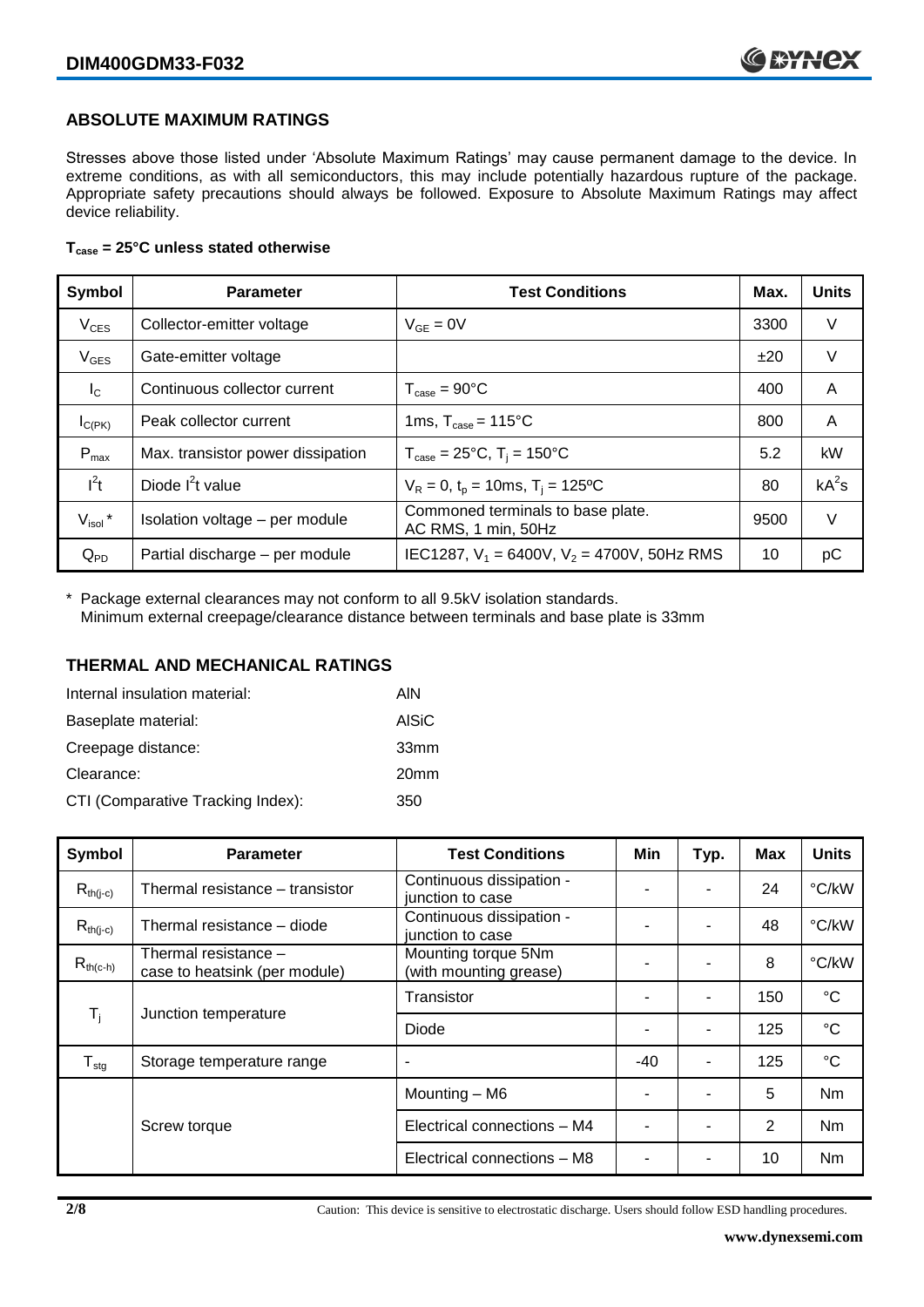### **ELECTRICAL CHARACTERISTICS**

#### **Tcase = 25°C unless stated otherwise.**

| Symbol                        | <b>Parameter</b>                            | <b>Test Conditions</b>                                                                                                                           | Min | <b>Typ</b> | <b>Max</b>  | <b>Units</b> |
|-------------------------------|---------------------------------------------|--------------------------------------------------------------------------------------------------------------------------------------------------|-----|------------|-------------|--------------|
| $I_{\text{CES}}$              | Collector cut-off current                   | $V_{GF} = 0V$ , $V_{CF} = V_{CES}$                                                                                                               |     |            | 2           | mA           |
|                               |                                             | $V_{GF} = 0V$ , $V_{CF} = V_{CES}$ , $T_{case} = 125^{\circ}C$                                                                                   |     |            | 30          | mA           |
| $I_{\text{GES}}$              | Gate leakage current                        | $V_{GF} = \pm 20V$ , $V_{CF} = 0V$                                                                                                               |     |            | $\mathbf 1$ | μA           |
| $V_{GE(TH)}$                  | Gate threshold voltage                      | $I_C = 40mA$ , $V_{GF} = V_{CF}$                                                                                                                 | 5.5 | 6.5        | 7.0         | $\vee$       |
|                               | Collector-emitter                           | $V_{GF} = 15V$ , $I_C = 400A$                                                                                                                    |     | 2.8        |             | V            |
| $V_{CE(sat)}$                 | saturation voltage                          | $V_{GF}$ = 15V, $I_C$ = 400A, T <sub>i</sub> = 125°C                                                                                             |     | 3.6        |             | V            |
| $I_F$                         | Diode forward current                       | DC                                                                                                                                               |     | 400        |             | A            |
| $I_{FM}$                      | Diode maximum forward current               | $t_p = 1$ ms                                                                                                                                     |     | 800        |             | A            |
|                               | $V_F$ <sup>†</sup><br>Diode forward voltage | $I_F = 400A$                                                                                                                                     |     | 2.9        |             | $\vee$       |
|                               |                                             | $I_F = 400A$ , $T_i = 125^{\circ}C$                                                                                                              |     | 3.0        |             | $\vee$       |
| $C_{\text{ies}}$              | Input capacitance                           | $V_{CE} = 25V$ , $V_{GE} = 0V$ , f = 1MHz                                                                                                        |     | 72         |             | nF           |
| $Q_{q}$                       | Gate charge                                 | ±15V                                                                                                                                             |     | 10         |             | μC           |
| $C_{res}$                     | Reverse transfer capacitance                | $V_{CE} = 25V$ , $V_{GE} = 0V$ , f = 1MHz                                                                                                        |     | 1.1        |             | nF           |
| $L_M$                         | Module inductance                           |                                                                                                                                                  |     | 25         |             | nH           |
| $R_{INT}$                     | Internal transistor resistance              |                                                                                                                                                  |     | 260        |             | $\mu\Omega$  |
| $\mathsf{SC}_{\mathsf{Data}}$ | Short circuit current, I <sub>SC</sub>      | $T_i = 125$ °C, $V_{CC} = 2500V$<br>$t_p \le 10 \mu s$ , $V_{GE} \le 15 V$<br>$V_{CE \text{ (max)}} = V_{CES} - L^* \times dl/dt$<br>IEC 60747-9 |     | 1850       |             | A            |

#### **Note:**

† Measured at the power busbars, not the auxiliary terminals

 $*$  L is the circuit inductance + L<sub>M</sub>

**Caution:** This device is sensitive to electrostatic discharge. Users should follow ESD handling procedures **3/8**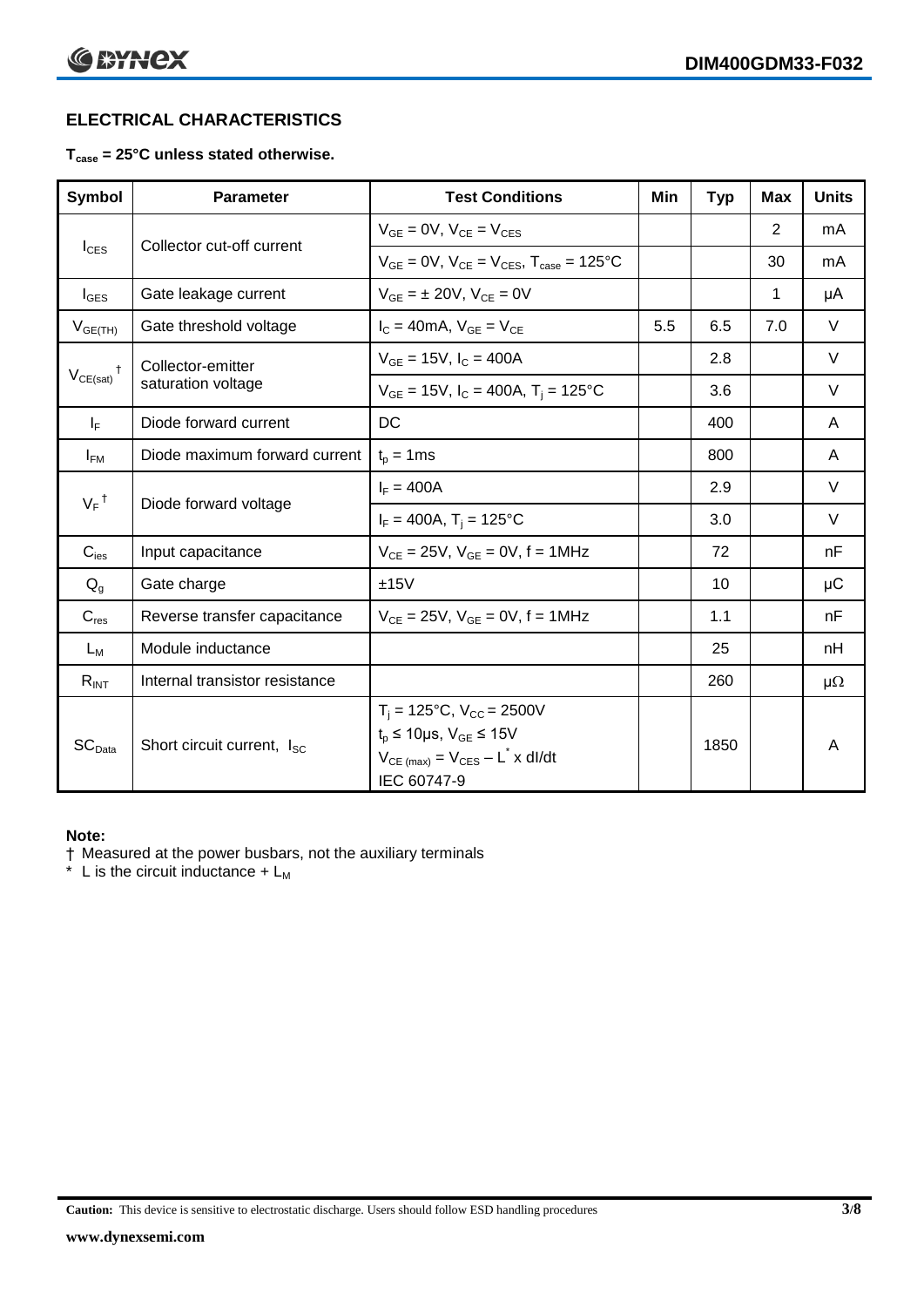#### **ELECTRICAL CHARACTERISTICS**

**Tcase = 25°C unless stated otherwise**

| Symbol              | <b>Parameter</b>               | <b>Test Conditions</b>                               | Min | Typ. | <b>Max</b> | <b>Units</b> |
|---------------------|--------------------------------|------------------------------------------------------|-----|------|------------|--------------|
| $t_{d(\text{off})}$ | Turn-off delay time            | $I_c = 400A$                                         |     | 2100 |            | ns           |
| $t_{f}$             | Fall time                      | $V_{GF} = \pm 15V$                                   |     | 210  |            | ns           |
| $E_{OFF}$           | Turn-off energy loss           | $V_{CE} = 1800V$                                     |     | 520  |            | mJ           |
| $t_{d(on)}$         | Turn-on delay time             | $R_{G(ON)} = 8.2 \Omega$<br>$R_{G(OFF)} = 5.6\Omega$ |     | 1130 |            | ns           |
| $t_{r}$             | Rise time                      | $C_{\text{ae}} = 110nF$                              |     | 245  |            | ns           |
| $E_{ON}$            | Turn-on energy loss            | $L_s \sim 100hH$                                     |     | 620  |            | mJ           |
| $Q_{rr}$            | Diode reverse recovery charge  | $I_F = 400A$                                         |     | 160  |            | μC           |
| $I_{rr}$            | Diode reverse recovery current | $V_{CF} = 1800V$                                     |     | 330  |            | A            |
| $E_{rec}$           | Diode reverse recovery energy  | $dl_F/dt = 2000A/\mu s$                              |     | 150  |            | mJ           |

#### **Tcase = 125°C unless stated otherwise**

| Symbol              | <b>Parameter</b>               | <b>Test Conditions</b>                                                   | Min | Typ. | <b>Max</b> | <b>Units</b> |
|---------------------|--------------------------------|--------------------------------------------------------------------------|-----|------|------------|--------------|
| $t_{d(\text{off})}$ | Turn-off delay time            | $I_c = 400A$                                                             |     | 2150 |            | ns           |
| $t_{f}$             | Fall time                      | $V_{GF} = \pm 15V$                                                       |     | 220  |            | ns           |
| $E_{OFF}$           | Turn-off energy loss           | $V_{CE} = 1800V$<br>$R_{G(ON)} = 8.2 \Omega$<br>$R_{G(OFF)} = 5.6\Omega$ |     | 600  |            | mJ           |
| $t_{d(on)}$         | Turn-on delay time             |                                                                          |     | 1160 |            | ns           |
| $t_{r}$             | Rise time                      | $C_{qe} = 110nF$                                                         |     | 285  |            | ns           |
| $E_{ON}$            | Turn-on energy loss            | $L_s \sim 100nH$                                                         |     | 870  |            | mJ           |
| $Q_{rr}$            | Diode reverse recovery charge  | $I_F = 400A$                                                             |     | 300  |            | μC           |
| $I_{rr}$            | Diode reverse recovery current | $V_{CF} = 1800V$                                                         |     | 400  |            | A            |
| $E_{rec}$           | Diode reverse recovery energy  | $dl_F/dt = 2000A/\mu s$                                                  |     | 300  |            | mJ           |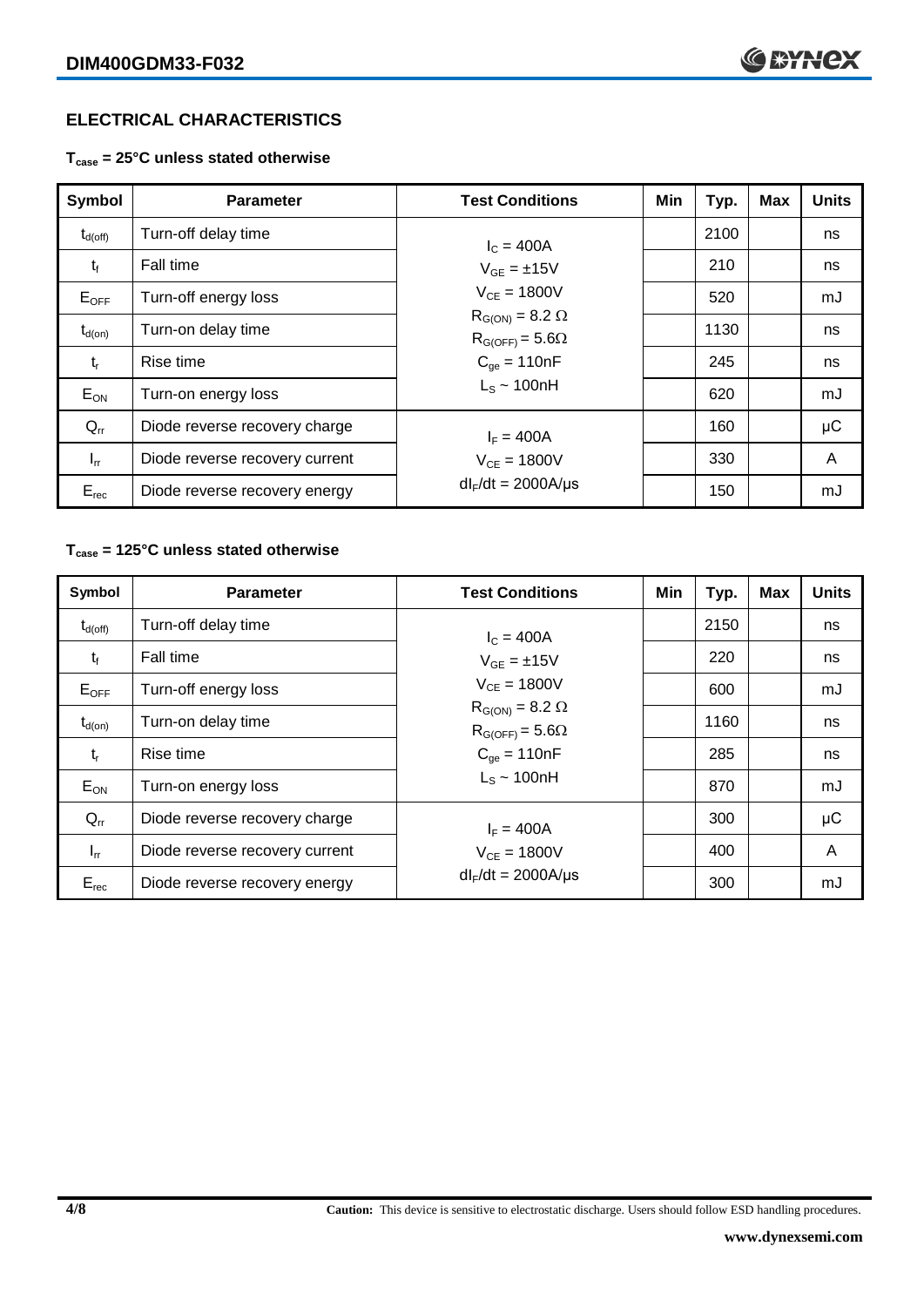

**Caution:** This device is sensitive to electrostatic discharge. Users should follow ESD handling procedures **5/8**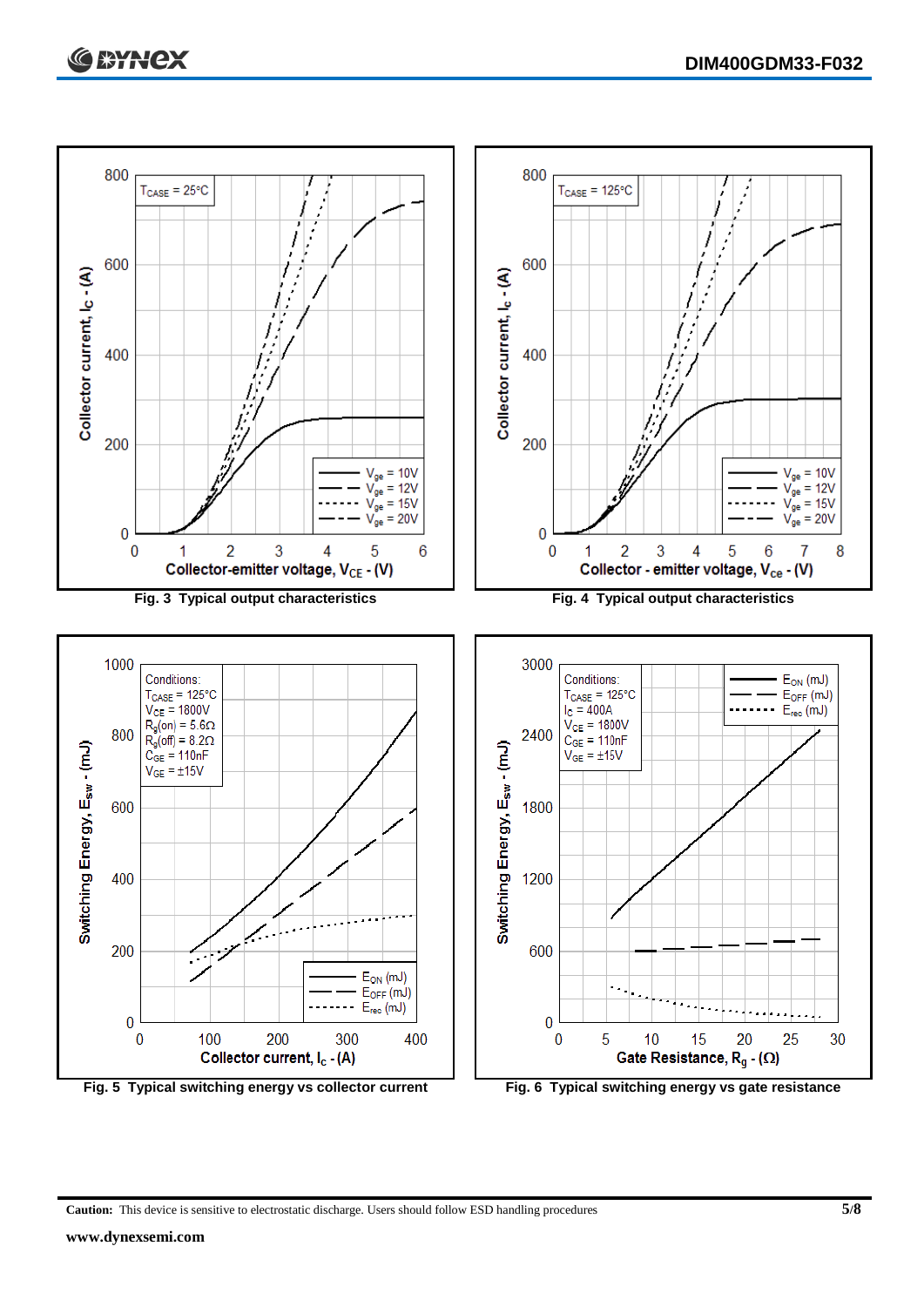

**6/8 Caution:** This device is sensitive to electrostatic discharge. Users should follow ESD handling procedures.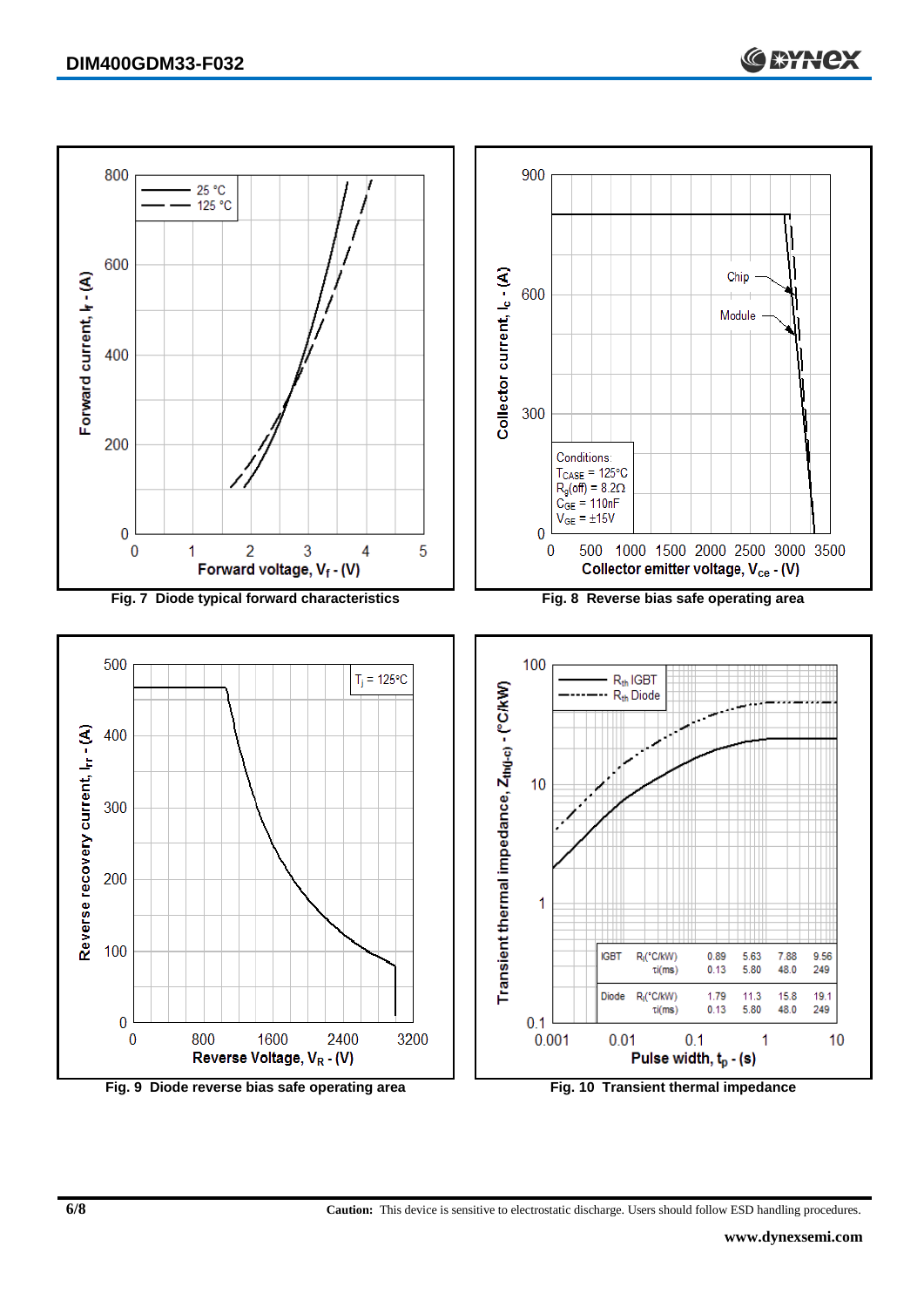

#### **PACKAGE DETAILS**

For further package information, please visit our website or contact Customer Services. All dimensions in mm, unless stated otherwise. **DO NOT SCALE.**



**Caution:** This device is sensitive to electrostatic discharge. Users should follow ESD handling procedures **7/8**